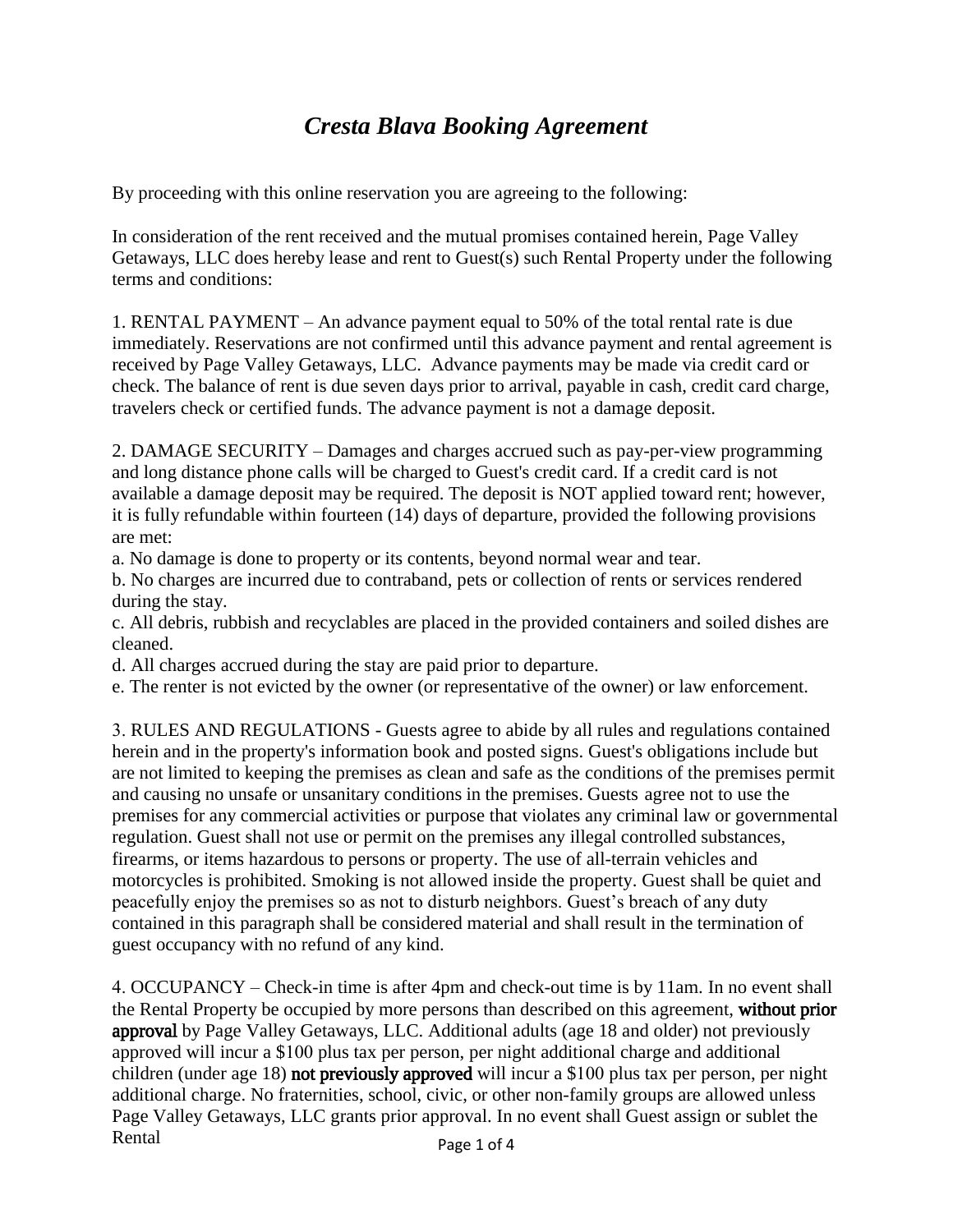Property in whole or in part. Violations of these rules are grounds for expedited eviction with no refund of any kind. Guests hereby acknowledge and grant specific permission to agents of Page Valley Getaways, LLC to enter premises at any time for inspection purposes should Page Valley Getaways, LLC reasonably believes that Guests are causing or have caused any damage to Rental Property. Guest further agrees to grant agents of Page Valley Getaways, LLC access to Rental Property for purposes of maintenance and repair. If listed "For Sale", Guest agrees to grant access by scheduled appointment upon notification.

5. CANCELLATIONS - In the event Guest wishes to cancel this agreement, a full refund of the rents received, less a \$50 cancellation fee, will be issued if the cancellation is made more than 30 days in advance of the arrival date. 25% of the total rental amount shall be forfeited if the cancellation is made with less than 30 days but more than 7 days in advance of the arrival date. If cancellation is within 7 days of the arrival date, 50% of the total rental amount shall be forfeited.

6. PETS – Page Valley Getaways, LLC has a NO PET property. Any evidence of undeclared pet(s) found in or about the NO PET property may result in expedited eviction, forfeiture of all monies paid, and a non-declared pet charge of \$150.00 per pet assessed.

7. PROPERTY CONDITION - No refunds will be provided due to inoperable appliances, pools, hot tubs, elevators, telephones, internet, games, etc. Page Valley Getaways, LLC will make every reasonable effort to assure that such appliances will be and remain in good working order. No refunds will be given due to power blackouts, water shortage, flooding, snow, construction at adjacent properties, or mandatory evacuations of the area by government officials due to potentially dangerous situations arising from acts of God or nature. *Travel insurance is recommended*. You are renting a home, the property and contents are to be left as they were found. Dishes are to be cleaned, messes are to be cleaned, trash and recyclables are to be disposed of in the provided receptacles.

8. PROPERTY ACCESSIBILITY – Guest understands that the property is located in a mountainous area. Roads may contain potholes, ruts, steep inclines and rough terrain. Most vehicles have no trouble accessing the property as long as you drive safely and slowly. Low profile vehicles such as sports cars are not recommended. During inclement weather such as snow or ice you may need a 4 wheel drive vehicle and/or tire chains. Page Valley Getaways, LLC will make every reasonable effort to keep roads in passable condition. No refunds will be provided for road conditions arising from acts of God or nature. *Travel insurance is recommended.*

9. LOST AND FOUND - A \$30.00 fee, plus packing and shipping costs, applies to any Lost and Found items that Page Valley Getaways, LLC is requested to return to Guests. Items not claimed within seven days of departure will be disposed of at the discretion of Page Valley Getaways, LLC.

10. INABILITY TO TRAVEL - Guest is not entitled to any claim against Page Valley Getaways, LLC or the property owners arising out of Guest's inability to complete his/her travel plans for any reason outside of the control of Page Valley Getaways, LLC. *Travel insurance is recommended.*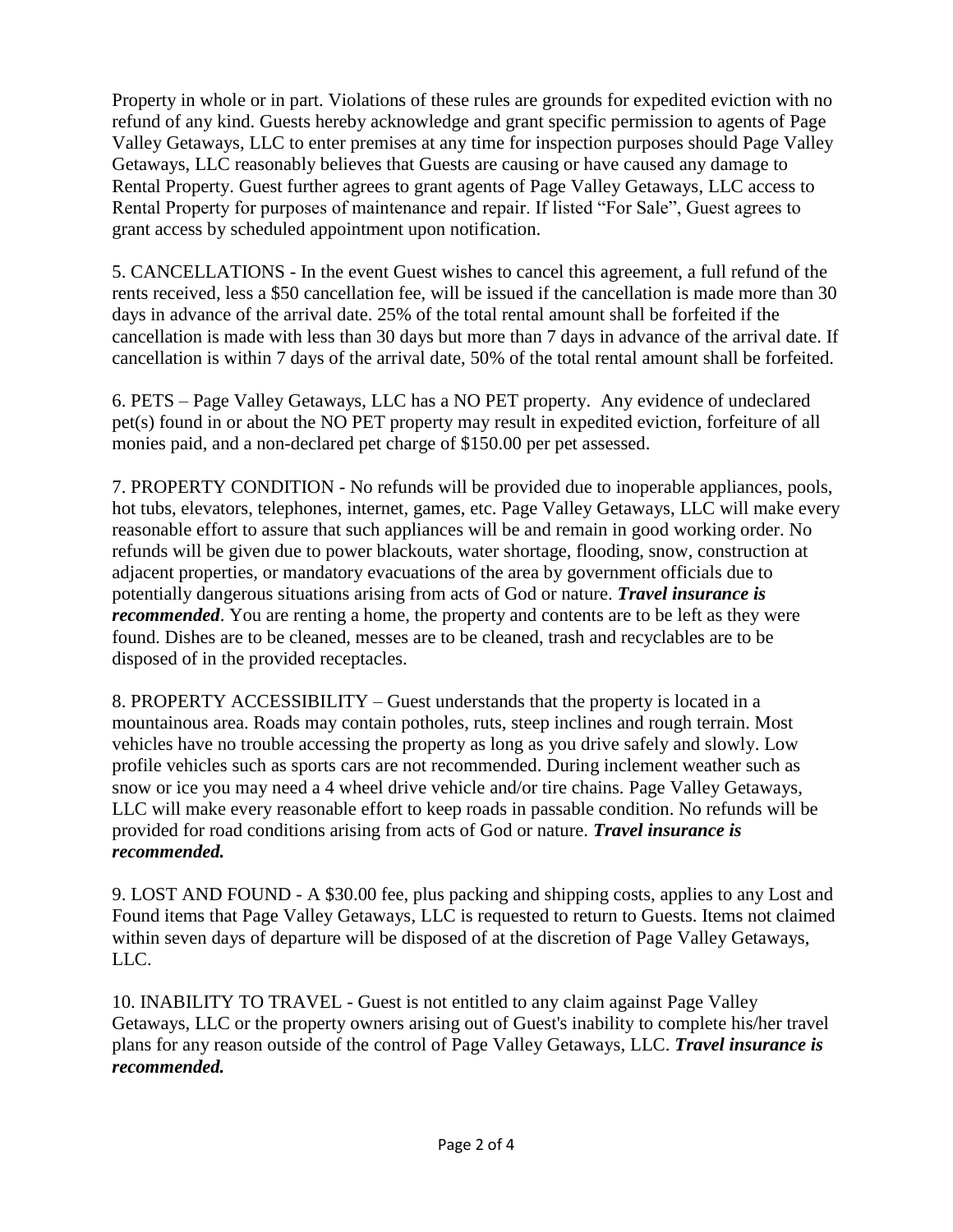11. HOT TUBS - If a hot tub is provided at the Rental Property, it will be prepared and tested for proper and safe chemical levels prior to occupancy. Hot tub may be refilled on the day of your arrival and may not be warm until later that evening. Guest agrees to abide by the hot tub rules posted near the hot tub. Misuse of hot tub by the addition of foreign substances into the tub, i.e. alcohol, grass, mud, soap, shampoo, oils, glass or metal, etc. will result in a \$100 draining and cleaning fee. Under no circumstances are pets allowed in hot tubs. Children must be supervised at all times. Use of the hot tub is at Guests' own risk. Violation of these provisions and the rules posted near the hot tub shall be grounds for expedited eviction and guest shall not be entitled to the return of any rental monies paid under the terms of this Agreement.

12. LINENS/TOWELS – Bed linens and towels are provided at all of the rental properties. Linens MUST be used on all beds used. Failure to use linens may result in a substantial mattress replacement charge. Guest is responsible for reimbursing the cost of any lost or damaged bedding/linens/towels.

13. FIREPLACES – Fireplaces may be a non-vented propane gas log firebox. Please do not place food, paper or any other materials in the fireplace. Please do not make any adjustments inside the firebox. Use caution as fireplaces may be very hot. Fireplaces may not be operational during the summer months.

14. FIRE PITS AND COOKING GRILLS – Guest is responsible for supplying charcoal. Fires must be supervised at all times. Guest is responsible for ensuring that fires are fully extinguished after use. Use extreme caution using fire pits and grills. Local fire laws and bans must be observed.

15. WATER AND SEPTIC – The properties use private wells and septic systems. The mineral content in the water may be high and the well water may have an odor and/or color. The septic system is effective under normal conditions; however, it will clog if improper material is flushed. DO NOT FLUSH ANYTHING OTHER THAN TOILET PAPER. Feminine hygiene products may **NOT** be flushed at any time. If it is found that improper products have been flushed causing a clog in the septic system, Guest will be responsible for repair charges.

16. INDEMNITY - In the event Page Valley Getaways, LLC or the property owner is unable to make Rental Property or a reasonable substitute available for any reason other than described above Guest agrees Page Valley Getaways, LLC sole liability as a result of this unavailability is to provide a full refund of all monies paid under this Agreement and Guest expressly acknowledges that in no event shall Page Valley Getaways, LLC be held liable for any special or consequential damages which result from this unavailability. Guest also agrees to indemnify Page Valley Getaways, LLC from and against liability for injury to Guest or any other person occupying Rental Property resulting from any cause whatsoever including, but not limited to, injury sustained as a result of use of the phone, spa, hot tub, whirlpool tub, pool, exercise equipment, etc. except only such a personal injury caused by the gross negligence or intentional acts of Page Valley Getaways, LLC.

17. BREACH OF TERMS – Page Valley Getaways, LLC may terminate this Agreement upon the breach of any of the terms hereof by Guest. In such case Guest shall not be entitled to the return of any rental monies paid under the terms of this Agreement and shall vacate the Property immediately.